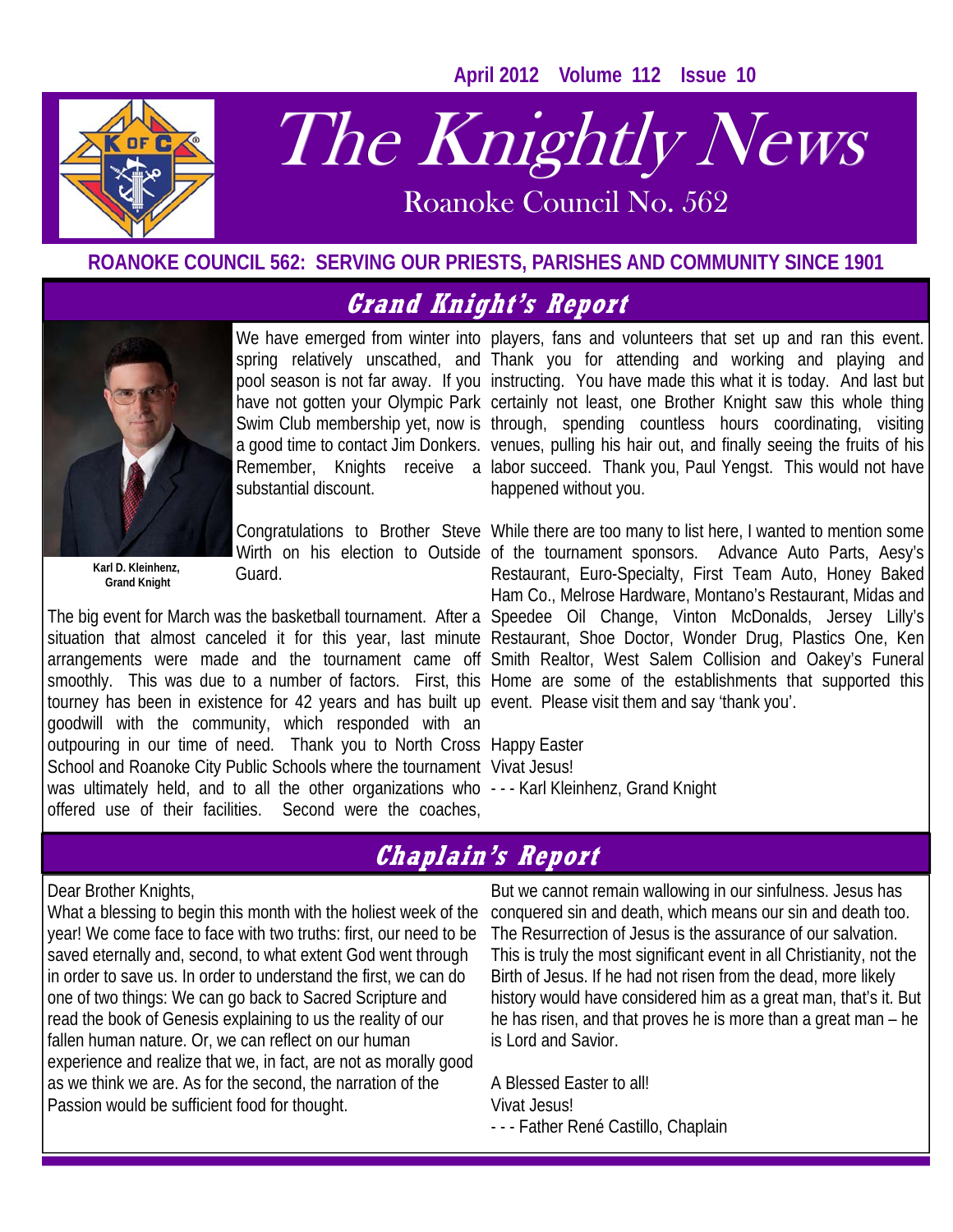## Volume 112, Issue 10 **Page 2**

| <b>Council Officers</b>             |                           |              |  |  |  |  |  |  |
|-------------------------------------|---------------------------|--------------|--|--|--|--|--|--|
| <b>Grand Knight</b>                 | Karl Kleinhenz            | 397-4028     |  |  |  |  |  |  |
| Dep. Grand Knight                   | <b>Bob Canfield</b>       | 774-7554     |  |  |  |  |  |  |
| Chaplain                            | Fr. Rene Castillo         | 343-7744     |  |  |  |  |  |  |
| Chancellor                          | Jan Hodnett               | 772-4215     |  |  |  |  |  |  |
| Recorder                            |                           | 774-4796     |  |  |  |  |  |  |
|                                     | Stephen Ratliff           |              |  |  |  |  |  |  |
| Financial Sec.                      | Mike Lazzuri              | 774-8482     |  |  |  |  |  |  |
| Treasurer                           | Val Bernys                | 989-9282     |  |  |  |  |  |  |
| Lecturer                            | Alex Nelson               | 774-5079     |  |  |  |  |  |  |
| Advocate                            | <b>Brian Ripple</b>       | 776-8285     |  |  |  |  |  |  |
| Warden                              | Pat Reidy                 | 725-8206     |  |  |  |  |  |  |
| Inside Guard                        | George Cusson             | 977-2944     |  |  |  |  |  |  |
| Outside Guard                       |                           |              |  |  |  |  |  |  |
| Trustee, 3rd Year                   | Dave Chopski              | 344-0901     |  |  |  |  |  |  |
| Trustee, 2nd Year                   | Mike Whelan               | 265-9722     |  |  |  |  |  |  |
| Trustee, 1st Year                   | Dick Sparks               | 563-1387     |  |  |  |  |  |  |
|                                     | <b>Committee Chairmen</b> |              |  |  |  |  |  |  |
| Program Director                    | <b>Bob Canfield</b>       | 774-7554     |  |  |  |  |  |  |
| <b>Council Activities</b>           | Jan Hodnett               | 774-4215     |  |  |  |  |  |  |
| <b>Community Activities</b>         | <b>Nick Centrone</b>      | 947-5226     |  |  |  |  |  |  |
|                                     | John Church               |              |  |  |  |  |  |  |
| <b>Family Activities</b>            | Eric Schmuckor            | 309-1417     |  |  |  |  |  |  |
| <b>Youth Activities</b>             | <b>Bill Partsch</b>       | 772-7120     |  |  |  |  |  |  |
| <b>Church Activities</b>            | Pat Reidy                 | 725-8206     |  |  |  |  |  |  |
| <b>KOVAR</b>                        | Don Feick                 | 774-0187     |  |  |  |  |  |  |
|                                     | John Krumpos              | 960-1825     |  |  |  |  |  |  |
| Newsletter                          | Glen David Waldis         | 982-0835     |  |  |  |  |  |  |
| Kitchen                             | Tom Engl                  | 989-3708     |  |  |  |  |  |  |
|                                     | John Church               | 588-7968     |  |  |  |  |  |  |
|                                     | Mike Lazzuri              | 774-8482     |  |  |  |  |  |  |
|                                     | <b>Steve Wirtz</b>        | 520-2885     |  |  |  |  |  |  |
| Basketball Tournament               | Paul Yengst               | 556-8883     |  |  |  |  |  |  |
| <b>KCIC</b>                         | Karl Kleinhenz            | 982-8140     |  |  |  |  |  |  |
|                                     | Joe Devlin                | 206-2622     |  |  |  |  |  |  |
| Pool                                | Jim Donckers              | 345-3902     |  |  |  |  |  |  |
|                                     | Joe Devlin                | 206-2622     |  |  |  |  |  |  |
|                                     | Charlie Aesy              | 977-3364     |  |  |  |  |  |  |
|                                     | George Cuadrado           | 989-1758     |  |  |  |  |  |  |
| Membership                          | Steve Talevi              | 989-1302     |  |  |  |  |  |  |
| Charity                             | Matt Duffy                | 989-6067     |  |  |  |  |  |  |
| Home Improvements                   | Paul Yengst               | 556-8883     |  |  |  |  |  |  |
| House                               | Val Bernys                | 989-9282     |  |  |  |  |  |  |
| Club Room                           | Jim Sullivan              | 774-7034     |  |  |  |  |  |  |
| Ceremonials                         | Don Feick                 | 774-0187     |  |  |  |  |  |  |
| Pro Life                            | Tim Heffron               | 904-2746     |  |  |  |  |  |  |
| Canfield Scholarship                | Jim Sullivan              | 774-7034     |  |  |  |  |  |  |
|                                     | <b>Grand Knight</b>       | 397-4028     |  |  |  |  |  |  |
|                                     | <b>Bob Canfield</b>       | 774-7554     |  |  |  |  |  |  |
|                                     | Val Bernys                | 989-9282     |  |  |  |  |  |  |
|                                     | Mike Gibson               | 989-4980     |  |  |  |  |  |  |
| <b>Retention Committee</b>          | <b>Bill DeBerry</b>       | 343-7849     |  |  |  |  |  |  |
|                                     | Steve Talevi              | 989-1302     |  |  |  |  |  |  |
| Historian                           | <b>Bill Howard</b>        | 989-9399     |  |  |  |  |  |  |
| RC School Board Rep.                | Dan Zipfel                | 334-1326     |  |  |  |  |  |  |
| OLN Parish Rep.                     | Don Feick                 | 774-0187     |  |  |  |  |  |  |
| St. Elias Parish Rep.               | Jim Donckers              | 345-3902     |  |  |  |  |  |  |
| St. Andrews Parish Rep. Bobby Ellis |                           | 366-5102     |  |  |  |  |  |  |
| Insurance Rep.                      | Ken Bagnasco              | 888-211-9478 |  |  |  |  |  |  |

### **IN CASE OF ILLNESS, NEED OR DEATH, PLEASE NOTIFY ONE OF THE FOLLOWING:**<br>Crand Knight (202.2140) Crand Knight

| ווטווע ומושוט                                   | $112 - 11 - 11$ |  |  |  |  |
|-------------------------------------------------|-----------------|--|--|--|--|
| Chaplain                                        | 343-7744        |  |  |  |  |
| Financial Sec.                                  | 774-8482        |  |  |  |  |
| <b>562 COUNCIL HOME</b>                         |                 |  |  |  |  |
| 3136 Harris Street, Roanoke, VA 24015           |                 |  |  |  |  |
| Mail: PO Box 715, Roanoke, VA 24004             |                 |  |  |  |  |
| Phone: 540-774-8296                             |                 |  |  |  |  |
| www.kofc562.org                                 |                 |  |  |  |  |
| Business Meeting - 1st Monday of Month-7:30p.m. |                 |  |  |  |  |
| Social Meeting - 3rd Monday of Month-6:30p.m.   |                 |  |  |  |  |

# **Canfield Scholarship Deadline Draws Near**

Applications for the 2012 Canfield Scholarship will be considered based on past academic performance, financial need, and a demonstrated dedication to service in the community or church. All applications must be received by April 15th, 2012 and must be accompanied by a copy of the applicant's most recent transcript showing classes taken and grades obtained. Transcript does not have to be an official copy. Applications received after the cutoff date or applications received incomplete will not be considered. Because of limited funds only ten \$500 scholarships can be awarded thus not all applications can be granted. The decisions of the committee are unanimous and final.

Current application may be downloaded from the Council 562 website. www.kofc562.org

# **CATHOLIC HISTORICAL MUSEUM ESSAY CONTEST FOR HIGH SCHOOL STUDENTS**

The Catholic Historical Museum has been doing some spring cleaning. We have some new ceiling tiles and a fresh coat of paint in our gift shop and hallway. We hope you will stop by this month and see the changes that we are making. We have an extensive collection of photographs. If Roanoke is the home of your family history you might even see some of your ancestors displayed in our hall. Private tours are free and available on request. We would be honored to have you visit. If you are interested in scheduling a tour please contact our office any Tuesday between 10:00 am and 2:00 pm. We are also looking for a few volunteers who would be willing to donate a couple of hours of their time on Saturdays. This would allow us to expand our hours so that the opportunity to experience our interesting collection of artifacts would be more accessible to the public. Our staff would be happy to provide information as to how you can help. The Museum and office is opened every Tuesday 10-2pm (540) 982-0152.

# **Silver Rose Service—Tuesday, May 15th**

The Silver Rose honoring Our Lady of Guadalupe, will be in Roanoke one day only on Tuesday, May 15th. Additional details of the Silver Rose Prayer Service will be in the May newsletter and your weekly parish bulletins.

| <i>Knight of the Month</i> | <b>Family of the Month</b> |  |  |  |
|----------------------------|----------------------------|--|--|--|
| Paul Yengst                | Bob & Fran Lewis           |  |  |  |
|                            |                            |  |  |  |

# **Happy Birthday Brother Knights!**



Dennis D. Carr John W. Peters

Michael B. Burns Michael Emmett Warner Arturo M. Ybanez Rev. Edward McDonough Daniel W. Zipfel Frank A. Santoroski Michael M. Downs Alberto D. Bobe Valentine L. Bernys, Jr. Terranc O'Shaughnessy James E. Chewing, Jr.

Stephen W. Weatherman Michael H. Gibson Ronald L. Pritchard, Sr. William L. Howard Frank J. Wagner, Jr. Richard F. Vitolo Peter J. Voorhis Thomas P. McGrath Pedro A. Escamilla Joshusa M. Nowocin Gordon G. DeWhurst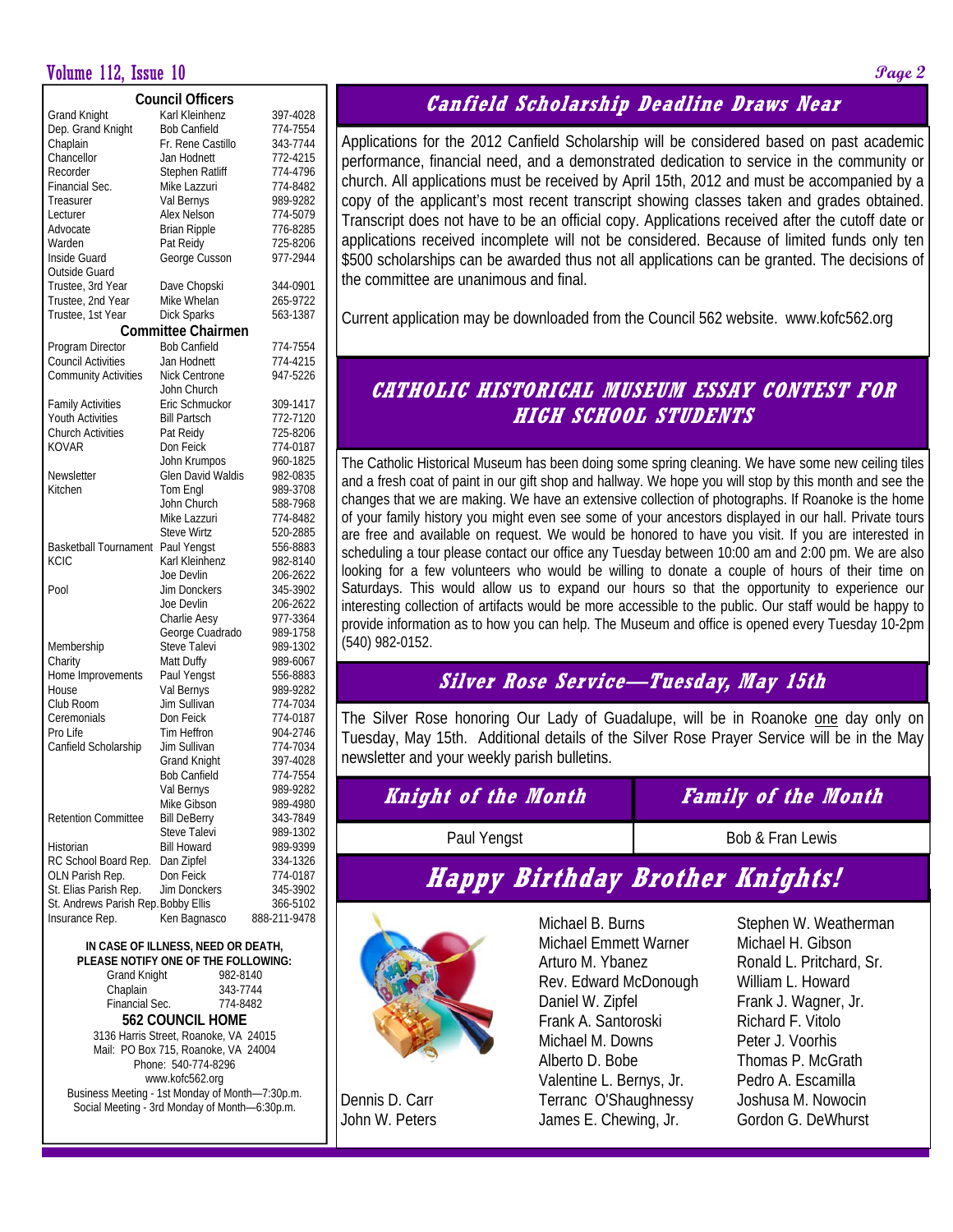# **Volume 112, Issue 10 Page 3**

# **KOC Golf Tournament**

Mark your calendars now! Sunday April 29 is the date for our Annual Golf Tournament to benefit the V.A. Hospitals' Volunteer Service Fund. We have been very successful over the past few years in supporting this cause. The tournament is open to all players- they do not have to be Knights! Team costs will be \$240 or \$65 per individual. We must have Team reservations by Monday April 23. We will be playing Captains Choice format



at Hunting Hills Country Club with a 9 a.m. Shotgun start. Prizes, lunch, and golf are included in the entry fee. For further information contact Mike Whelan at 540-793-1685, Val Bernys at 540-798-3128 or Brian Ripple at 540-776- 8285.

# **Olympic Park Pool Membership**

Knights in good standing are eligible for a 50% discount on K of C Olympic Park Pool membership. Contact Jim Donckers (345-3902), Pool Committee Chairman, for a pool membership application or more information.

- - - Pat Reidy 540-725-8206

**Nick Centrone, Mike Lazzuri, and Glenn Waldis enjoying the evening at Abuelos.** 

# **Resolutions to be Voted On During Next Meeting**

The following resolutions were brought to the floor and will be voted on during the next meeting:

Whereas, the KC Corporation is currently in the process of remodeling, repairing and updating the home, and whereas, Council #562 is the major user of the home; be it resolved, that Council #562 donate up to \$34,000.00 from the Contingency Fund Account, which is currently over \$64,000.00 to the Corporation Building Fund, to be used for repairing, and/or replacing the current air handling units, and clubroom remodeling and/or updates.

Submitted on 3/5/2012 by Brother V. Bernys

Motion: To move \$1,500.00 from the Youth Activities Fund and donate to Star City Recreation Club, 1508 Williamson Road, Roanoke, VA.

Submitted on 2/6/2012 by Bill Partsch, Chairman Youth Activities Committee

# **KOVAR BENEFIT**

The Benefit Night at Abuelo's Mexican Restaurant was a fun night of eating and seeing old friends from the Knights and our respective Parishes while raising some funds to help the Knights of Columbus support God's Special People who have been diagnosed with Intellectual Disabilities. Thanks to all who came out on Feb. 28th to dine and support KOVAR's efforts.

Also we'd like to thank Abuelo's for their great cooperation and generosity in this fund raising effort. They are not only a great place to eat but also a great Roanoke corporate citizen.

Finally, a very special and heartfelt thanks to the pastors and staffs of St. Andrew's, St. Elias and Our Lady of Nazareth parishes for their superb cooperation in this KOVAR project. All parishes were just great in putting this event in their bulletins, in their announcements at Mass and by putting flyers in their bulletins. We were also delighted to be given the opportunity to set up a table at some of the parishes to answer any questions about how the Knights of Columbus serve those with ID and their families. While each parish is pulled in many directions, each immediately agreed to help us raise funds to help these wonderful people with ID enjoy a "life like yours" and to help their families care for their loved ones.

Again, thanks for all who helped make the Abuelo's - KOVAR night a great success! The annual campaign will continue as we head into "Tootsie Roll" time!

# **Area Wide Clergy Night**

Council 562 has taken the lead in organizing an area wide Clergy Night on Monday, May 21. We will honor priests, deacons, and nuns from western and southwestern Virginia. Archbishop Timothy Broglio of the Archdiocese for the Military Services, USA has graciously accepted our invitation to attend. All festivities will take place at St. Andrew's. Mass will be celebrated at 5:30 with Archbishop Broglio presiding. A social hour will follow until dinner is served in the social hall at 7:30. Celebration of the Mass is open to all. The social hour and dinner is available by ticket purchase only. Details including menu and cost will follow.

- - - Pat Reidy, Church Activities Chairman 540-725-8206